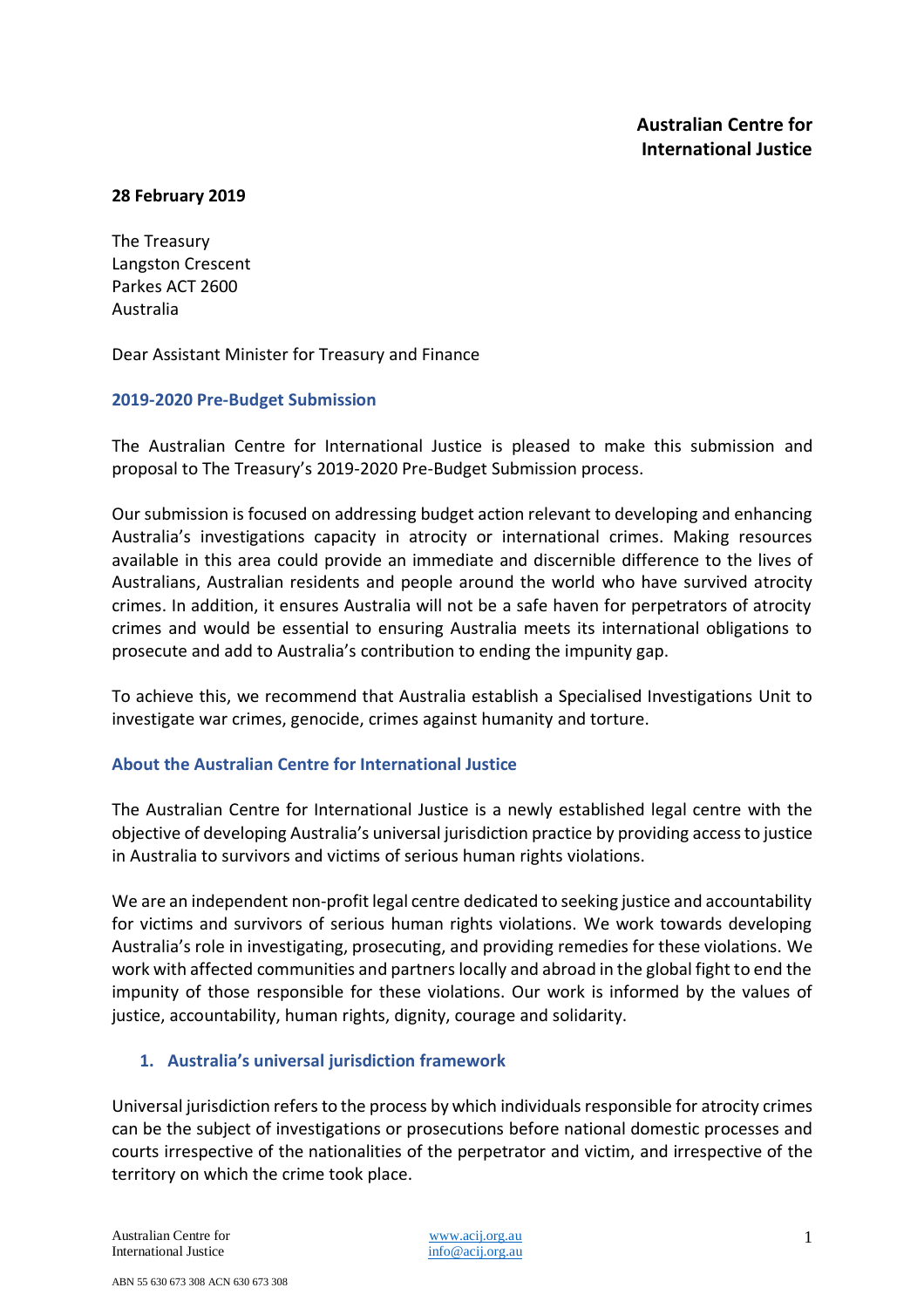This extraterritorial application of enforcing egregious violations against human rights and dignity evolved as a result of the international community's horror and resolve to ensure that perpetrators of the worst crimes do not go unpunished, that they are held accountable for their actions, that they will be denied safe haven in third countries and that survivors and the families of the victims are able to seek justice and redress.

Despite Australia's implementation of international crimes offences in the Commonwealth Criminal Code,<sup>1</sup> its general support for the principle of universal jurisdiction arising from its goal of ending impunity<sup>2</sup> and possessing the legal framework to prosecute these crimes, the practical implementation of investigations and prosecutions in Australia is still in its infancy. There have been only limited allegations, investigations and minimal international coordination of strategy. Further, it is arguable that these investigations have been unsatisfactory and failed to meet minimum international standards.<sup>3</sup>

In addition to possessing a well-developed and functional legal system, Australia is one of a few countries in the Western world that does not have a specialised investigations unit, or a whole of government approach or policy, that focuses specifically on the investigations of international crimes.

## **2. Current AFP capacity**

Currently the Australian Federal Police (AFP) has the mandate to investigate crimes of an international nature, which include Commonwealth criminal offences of genocide; war crimes; crimes against humanity and torture.

The AFP's Case Categorisation and Prioritisation Model (CCPM) was published in 2016 as a guide to show how the AFP prioritises matters and referrals to investigate. The CCPM states at the outset that whilst the AFP has the primary law enforcement responsibility for investigating criminal offences against Commonwealth laws, the number of such offences identified or reported far exceeds its investigational capacity. It therefore must ensure that its limited resources are directed to the matters of highest priority. This is done through a combination of elements to consider including: the type of incident and its impact on the Australian society; the importance to both the client and the AFP in terms of the roles assigned to them by the Government and Ministerial direction and the resources required by the AFP to undertake the matter.<sup>4</sup>

The CCPM provides no indication that it prioritises investigations of international crimes and AFP personnel have limited training in this area with no specialised investigators whose primary focus is in this area.<sup>5</sup> In addition, there is nothing on the AFP's website and in the Annual Reports of the last decade to suggest it prioritises international crimes.

## **3. Historical background – Special Investigations Unit**

In the past, Australia did have a Special Investigations Unit (SIU). It was established in 1987 following a review by the Menzies government into the presence of alleged World War II Nazi war criminals living in Australia and was placed within the Attorney-General's Department. These allegations were largely thrust into the public spotlight because of the work of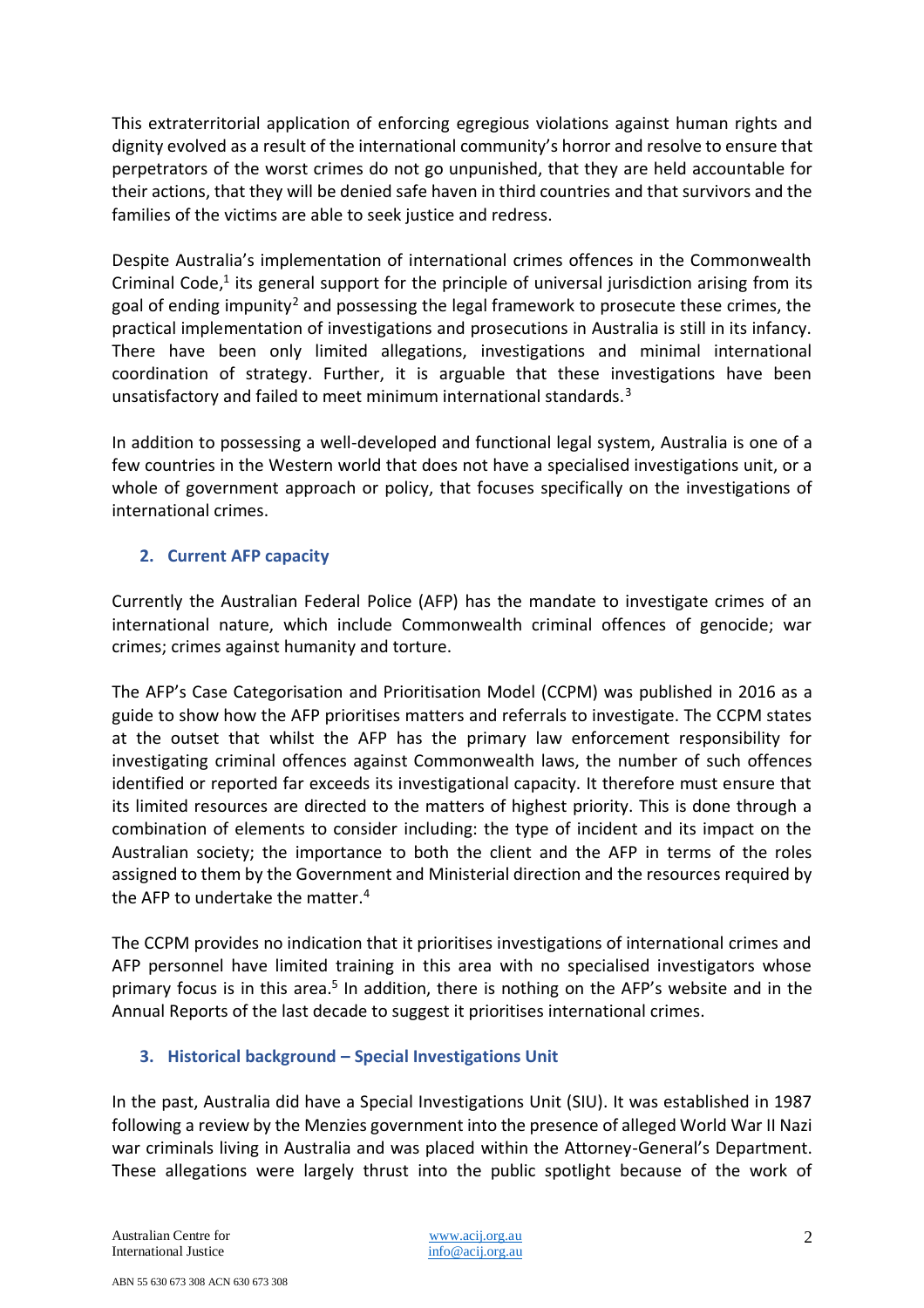investigative journalist Mark Aarons. The work of the SIU lasted until 1992 and it conducted 871 investigations.<sup>6</sup> It resulted in three prosecutions but no convictions and cost approximately \$15.4 million. Following the SIU's disbandment it was succeeded by the War Crimes Prosecution Support Unit which was staffed by former SIU personnel and provided further support to the Commonwealth Director of Public Prosecutions in the prosecutions that were eventually launched as a result of the investigations. This Unit was shut down in January 1994.<sup>7</sup>

In 2002 the Department of Immigration established the War Crimes Screening Unit, however no referrals from this Unit have led to any criminal prosecutions for international crimes, because since 2002 there have not been any prosecutions conducted in atrocity crimes in Australia.<sup>8</sup> Rather investigations by this unit result in visa refusals on character grounds which can ultimately end up being reviewed at the Administrative Appeals Tribunal, a body not adept or experienced in dealing with underlying criminal matters and where the rules of evidence do not apply.<sup>9</sup>

It is unclear why the appetite for continuing the work of the SIU faded, where abroad in similar countries like Canada, it intensified. Canada also established a special inquiry in 1987 following similar allegations of Nazi war criminals resident there and it continued until the early 1990s and resulted in four charges and no convictions. Canada's response following the conclusion of the inquiry led to broadening its approach.<sup>10</sup> Canada now has a dedicated crossgovernment approach and resources to investigate international crimes, discussed briefly below.

## **4. Lessons from the SIU and other units abroad**

Australia can effectively break from the legacy of the disbandment of the SIU. Any challenges the SIU had are due to plausible explanations relating to the difficulty of obtaining evidence so many decades after the event of the crime. It is asserted by Mark Ierace SC, former NSW Senior Public Defender and former Prosecutor of the International Criminal Tribunal for the former Yugoslavia, in his policy proposal for an Australian War Crimes Unit, that "had there been a unit established in the 1950s to proactively investigate credible information of WWII war crimes suspects residing in Australia, there would be little doubt that it would have been successful."<sup>11</sup> These barriers and reasons should not prevent a new unit from being created. In fact, it is time that Australia establish a unit so that these barriers cannot be used as a reason to prevent investigations in the future.

Australian experts and practitioners in international criminal law have written extensively in the past in relation to the requirements of a committed and concerted policy approach from Australia, specifically because of the notion that Australia is a safe haven for war crimes suspects. The consistent policy approaches they have called for include: looking into the significant gaps in Federal criminal legislation and policy for crimes occurring before Australia's ratification of the Rome Statute of the International Criminal Court (ICC),<sup>12</sup> and for a specialised investigations unit. Gideon Boas and Pascale Chifflet have stated that any approach can only be realised through systematic and ongoing responses, and that "one of the most pertinent lessons from the post-1980s war crimes prosecutions is the requirement to act promptly in the face of such allegations."<sup>13</sup> Professor Tim McCormack, Dean of the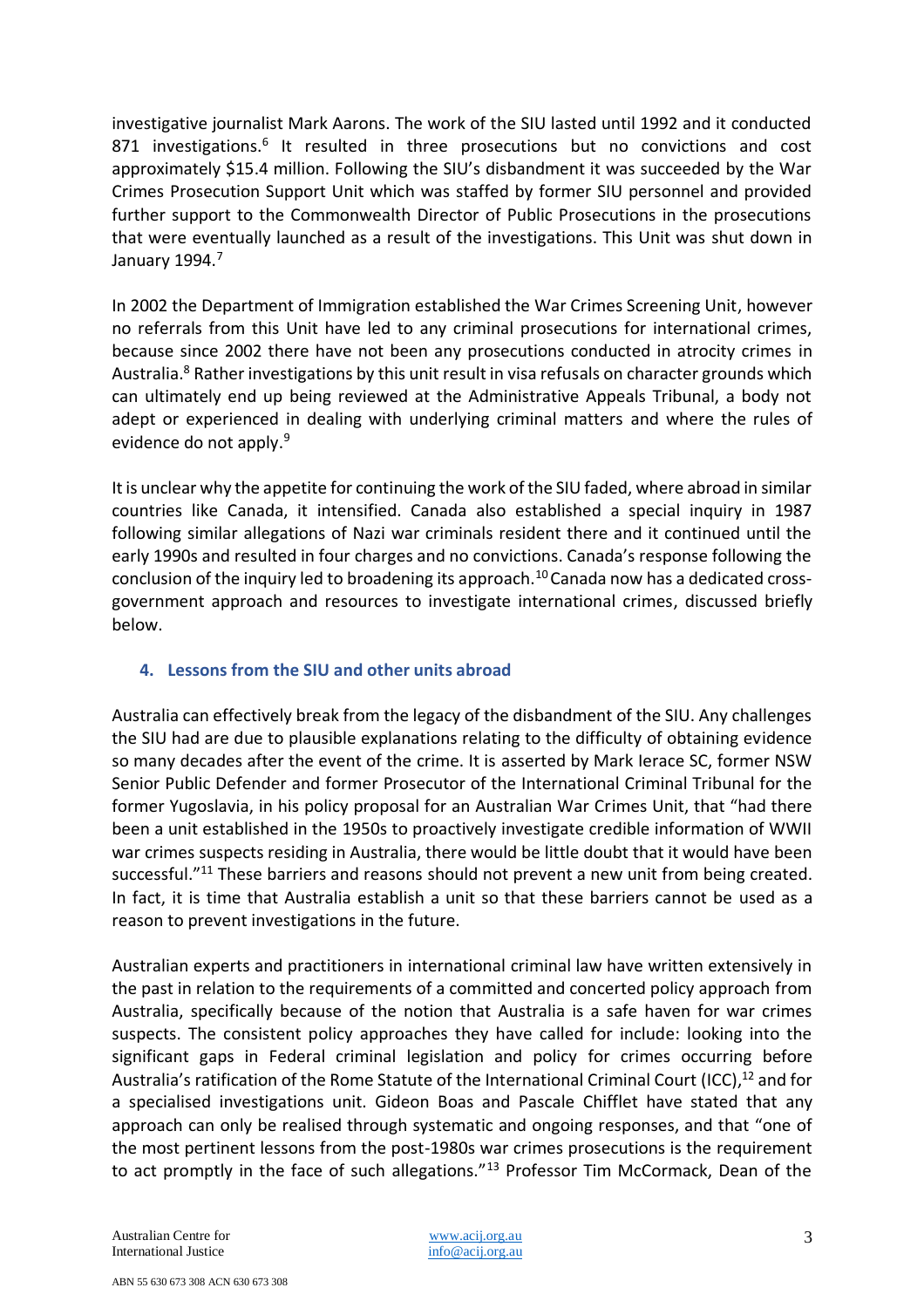University of Tasmania's Faculty of Law and Special Advisor to the Prosecutor of the ICC, has stated that it would be his priority to rectify the indifference of "successive Australian Governments to the presence of alleged war criminals in our nation" and reinstate the SIU and ensure it is allocated with financial resources to rebuild the impressive investigatory expertise that the SIU had developed.<sup>14</sup>

Australia lags behind the rest of the developed Western world in dedicating special resources to international crimes units. The United States set up the Office of Special Investigations in 1979.<sup>15</sup> Other specialised units where set up in the Netherlands in 1998.<sup>16</sup> Germany in 2009.<sup>17</sup> France in 2010,<sup>18</sup> and in Sweden in 2008.<sup>19</sup> Norway, Belgium and Denmark also have dedicated units.

International coordination efforts with other international crimes units abroad will be key. For example, the United States' OSI and Canada's Crimes Against Humanity and War Crimes Section located within its Department of Justice, are both Observer States of the European Union's Genocide Network, a branch of the European Union's Judicial Cooperation Unit (Eurojust), which was created to ensure close cooperation between national authorities in investigating and prosecuting war crimes cases.

Canada's War Crimes Program for example receives an estimated annual budget of  $$15.4$ million.<sup>20</sup>

Australia is already successful in its cooperation with other types of international crimes abroad, whether its relevant for terrorism offences, drug offences, other organised crimes, human trafficking and slavery offences and child exploitation offences. For example, the AFP is providing significant personnel and resources to the international MH17 investigation efforts.

## **5. Challenges and complexities of investigations**

The investigation of international crimes presents numerous difficulties and challenges. Including that:

- the crimes were usually committed many years ago and outside Australia's territory;
- the crime scenes may no longer exist or are different to the scene at the time of the crime;
- the individuals required to be interviewed are usually in the countries where the crimes took place or have sought refuge in other countries meaning that major parts of the investigation must be conducted abroad;
- the crimes are usually committed in the context of an armed conflict (though not always for crimes against humanity) and the conflict may still be ongoing; and
- a contextual analysis of the crime requires complex evaluation of a set of facts and legal analysis.

However, none of the above should dissuade investigators where there is specialist expertise and that expertise is connected to other international cooperation and coordination efforts and strategies. More significantly, it has not dissuaded other countries from establishing specialist units.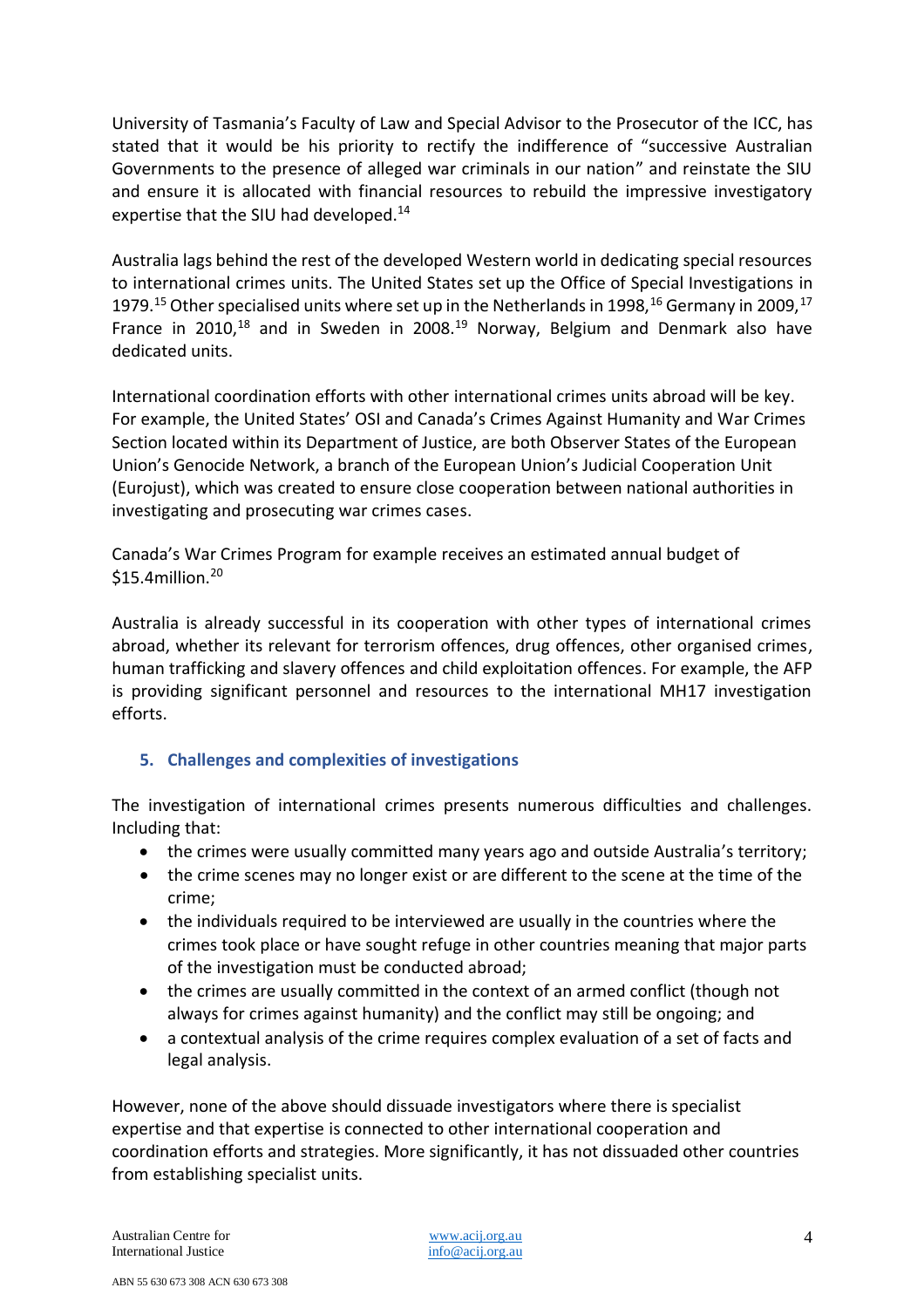## **6. The imperative and opportunity**

Australia's commitment to international justice in terms of its general support and financial support to international criminal courts and tribunals is to be commended. For example, it provided AUD\$9.1 million to the International Criminal Court in the 2018-2019 financial year.<sup>21</sup> However Australia is consistently absent on the global stage in actively investigating and prosecuting atrocity crimes.

There are many reasons why Australia should seriously consider creating a specialised investigations unit, some of these include:

- Australia has international obligations to investigate and prosecute; $^{22}$
- the current investigative structure is unsatisfactory and poorly resourced and trained;
- Australia is a migrant country and despite rigorous immigration and border security screening policies, these are not foolproof methods of ensuring perpetrators are denied safe haven in Australia;<sup>23</sup>
- Australia is home to recently arrived refugee communities who are survivors of atrocity crimes. Most recently they include: Syrian, Yazidi, Rohingya, South Sudanese, and Tamils from Sri Lanka among others. There are no current practical avenues for persons to seek justice and redress;
- there is a growing awareness that the challenges of atrocity crimes cannot be addressed by the creation of *ad hoc* tribunals or the International Criminal Court alone and there is a shared responsibility and obligations on countries to prosecute; and
- universal jurisdiction litigation is increasing around the world and is widely seen as the only recourse for cases where political, legal and practical reasons prevent access to justice at the ICC or in other such *ad hoc* tribunals.<sup>24</sup>

## **7. The need for a specialised focus**

It is widely accepted that investigations of this nature for universal jurisdiction cases require specialised focus and expertise with well-trained investigators and committed resources. The investigations of international crimes differ from ordinary domestic criminal cases and "require skilled police investigators and prosecutors to handle the myriad practical and legal challenges."<sup>25</sup> In addition, ad hoc approaches as is currently attended to by the AFP are unlikely to be successful, because police investigators might find the challenges daunting,  $26$ in addition to the important fact that any investigation that is conducted in this current approach is unlikely to meet minimum standards on the duty to investigate.

Further the German unit's investigations and prosecutorial policy has pursued cases even where there is no immediate prospect that a suspect will be in Germany through the concept of "structural investigations" where investigations can begin on specific situations without the need at the outset to identify perpetrators. Recently this model has led to successful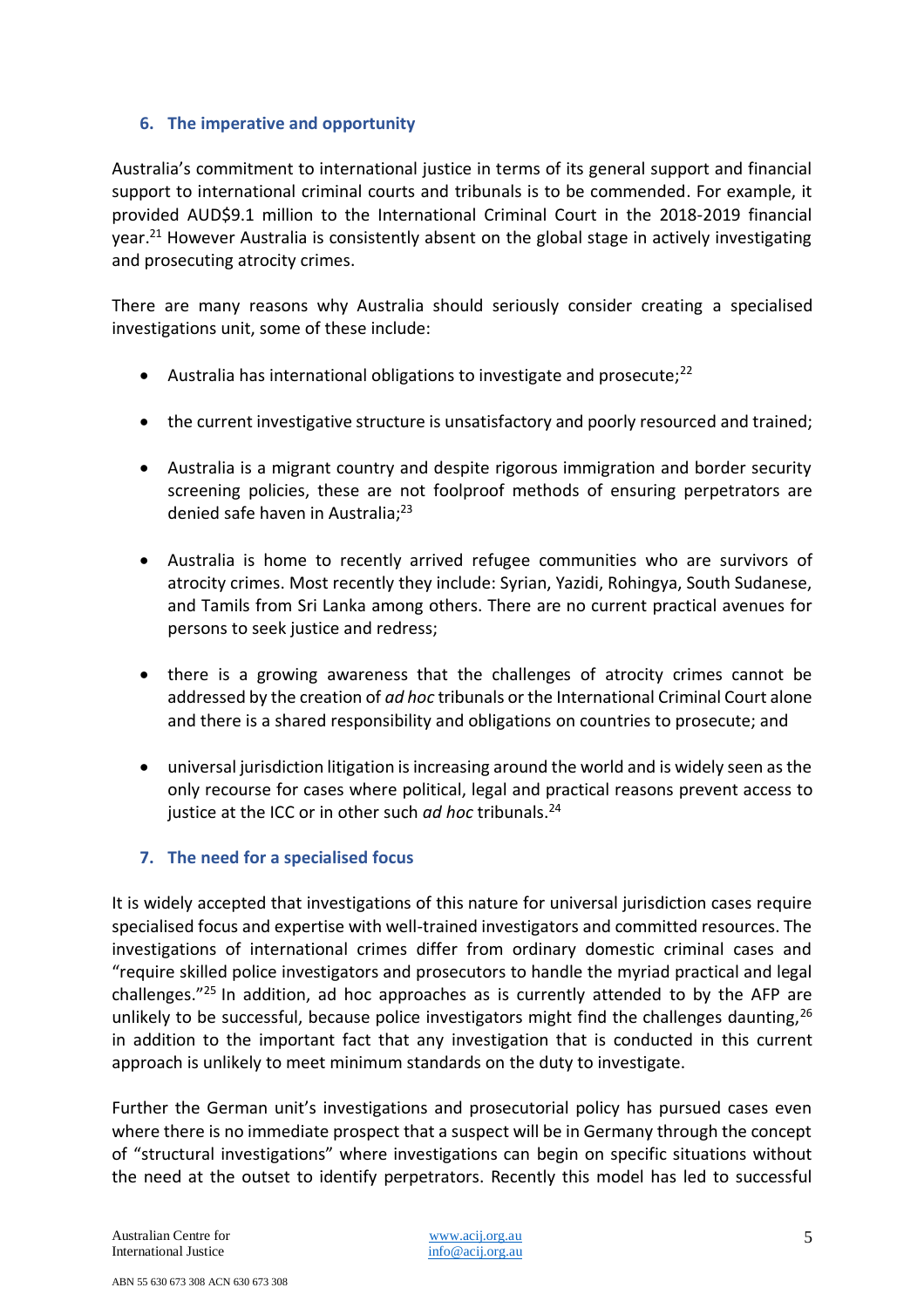arrests of senior members of the Syrian intelligence apparatus involved in the systematic use of torture in Syrian prisons and the issuing of an arrest warrant for the head of the navy intelligence.<sup>27</sup> We would encourage any Australian unit to include scope of this type of investigative and prosecutorial policy.<sup>28</sup>

Human Rights Watch has stated that a key benefit of specialised units is that they deliver depth of experience and over time show that the quality of investigations improves and the time it takes to carry out investigations decreases. Most importantly it also reflects the political will of the country of combating impunity for atrocity crimes. It also states that "[i]n addition to having motivated and experienced staff and specifically earmarked budgets, the decision to create specialised war crimes units often reflects heightened political will within the countries in question to fight impunity for the gravest international crimes."<sup>29</sup>

Another useful function of a specialised investigations unit would be to support, and coordinate with, the various international and non-governmental organisations who work on collection of evidence, documentation, and analysis, including the recently established UN International, Impartial and Independent Mechanisms on Syria and Myanmar.

Civil society groups in Europe who are most active in critical and constructive engagement with their respective war crimes units and litigate on the basis of universal jurisdiction, state that "War Crimes Units [WCUs] are the concrete expression of the states' determination to fight impunity. They show that justice is within reach when political actors commit sufficient resources and expertise - and WCUs definitely need both to fulfil their titanic mission."<sup>30</sup> It is imperative that Australia steps up to this challenge and ensures it acts on its goal of ending impunity.

#### **8. Recommendations**

- Australia should establish a multi-disciplinary specialist investigations unit; and
- Ensure that this unit is well resourced, trained and be provided with ongoing adequate training.

Thank you for considering our submission. Please contact Rawan Arraf at [info@acij.org.au](mailto:info@acij.org.au) if you have any questions or comments.

# Sincerely **AUSTRALIAN CENTRE FOR INTERNATIONAL JUSTICE**

Rawan Arraf Director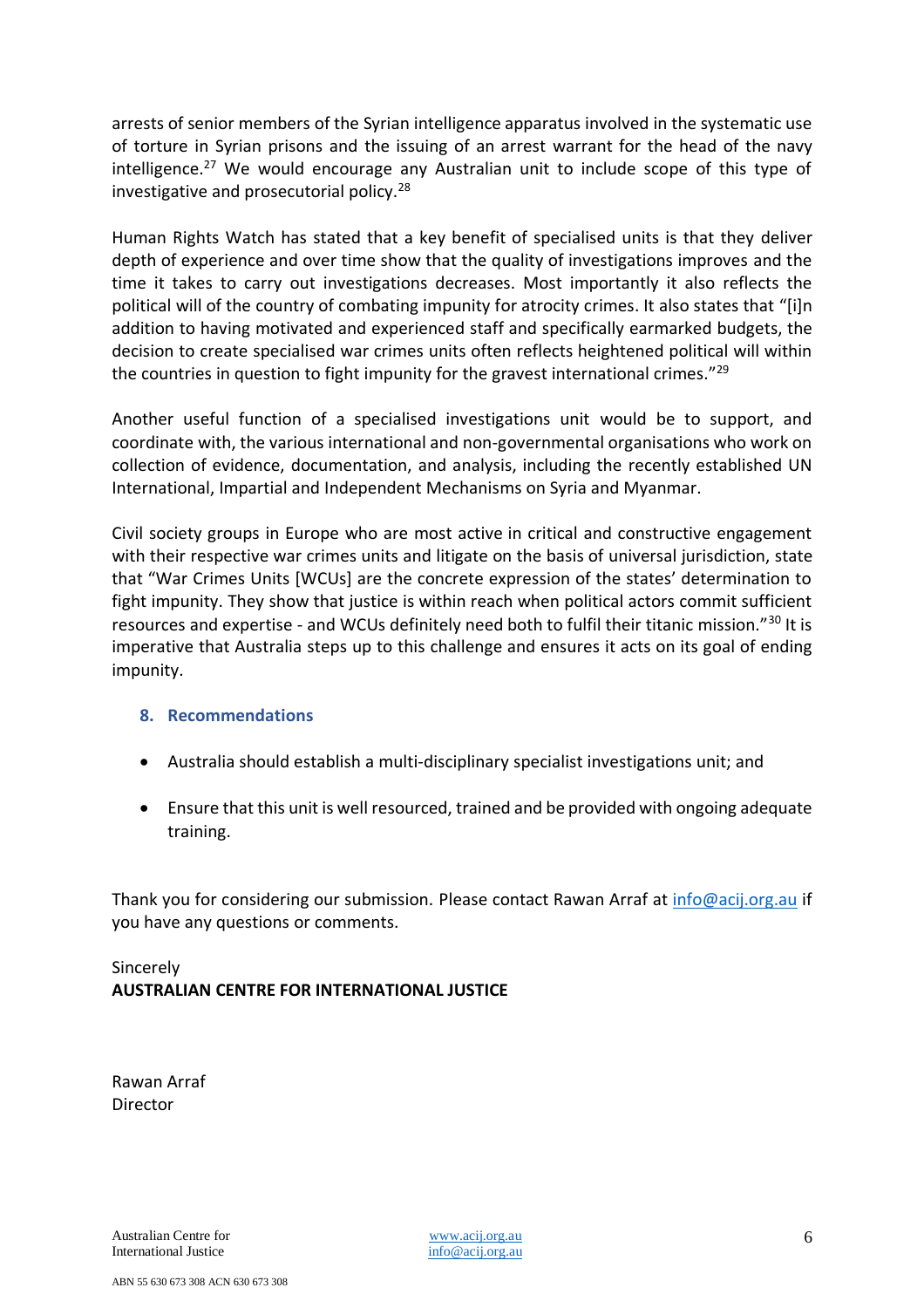#### **Endnotes**

 $\overline{a}$ 

<sup>3</sup> See for example, criticism of one such investigation: Rights and Accountability in Development (RAID UK), 'Ten Years On: Still No Justice for Kilwa Victims,' 11 February 2015. Available at[: http://www.raid-uk.org/sites/default/files/kilwa-10](http://www.raid-uk.org/sites/default/files/kilwa-10-years.pdf) [years.pdf,](http://www.raid-uk.org/sites/default/files/kilwa-10-years.pdf) and in, Human Rights Law Centre, *Nowhere to Turn: Addressing Australian Corporate Abuses Overseas*, 2018. Available at: [https://www.hrlc.org.au/reports/nowhere-to-turn.](https://www.hrlc.org.au/reports/nowhere-to-turn)

<sup>4</sup> Australian Federal Police, *The Case Categorisation and Prioritisation Model: Guidance for AFP Clients*, 1 July 2016.

Available at: [https://www.afp.gov.au/what-we-do/operational-priorities/case-categorisation-and-prioritisation-model.](https://www.afp.gov.au/what-we-do/operational-priorities/case-categorisation-and-prioritisation-model) <sup>5</sup> The AFP failed to respond in time to an FOI request but earlier indications suggest that this assertion is correct. See for example, Mark Corcoran, 'Lack of War Crimes Investigations 'A Scandal', *ABC*, 2 April 2012. Available at:

[https://www.abc.net.au/news/2012-03-30/experts-slam-lack-of-war-crimes-investigations/3922954;](https://www.abc.net.au/news/2012-03-30/experts-slam-lack-of-war-crimes-investigations/3922954) and Fergus Hanson, 'War Crimes Laws are Flawed and Problematic', *The Sydney Morning Herald*, 8 March 2010. Available at:

[https://www.smh.com.au/politics/federal/war-crimes-laws-are-flawed-and-problematic-20100308-ps3w.html.](https://www.smh.com.au/politics/federal/war-crimes-laws-are-flawed-and-problematic-20100308-ps3w.html) 

<sup>6</sup> See, Gideon Boas and Pascale Chifflet, 'Suspected War Criminals in Australia: Law and Policy,' *Melbourne University Law Review*, 2016, (40:46).

<sup>7</sup> See, Fergus Hanson, *Confronting Reality Responding to War Criminals Living in Australia*, Lowy Institute for International Policy, Policy Brief, February 2009. Available at: [https://archive.lowyinstitute.org/publications/confronting-reality](https://archive.lowyinstitute.org/publications/confronting-reality-responding-war-criminals-living-australia)[responding-war-criminals-living-australia.](https://archive.lowyinstitute.org/publications/confronting-reality-responding-war-criminals-living-australia)

<sup>8</sup> Response received from an FOI request, from the Commonwealth Director of Public Prosecutions, April 2018.

<sup>9</sup> Boas and Chifflet, above n 6, from p 63.

<sup>10</sup> Hanson, above n 7, from p 10.

<sup>11</sup> Mark Ierace SC, *Proposal: An Australian War Crimes Unit*, 9 March 2014.

<sup>12</sup> See for example, Mark Ierace SC, above n 11. ACIJ will make further submissions to other relevant Government bodies in relation to these gaps in the near future.

<sup>13</sup> Boas and Chifflet, above n 6, p 86.

<sup>14</sup> Tim McCormack, 'If I Were Attorney-General', *Human Rights Law Centre*, Bulletin Number 50, June 2010.

<sup>15</sup> Office of Special Investigations official website[: https://www.justice.gov/criminal-hrsp.](https://www.justice.gov/criminal-hrsp)

<sup>16</sup> International Crimes Units of the National Prosecutor's Office, official website: <https://www.om.nl/algemeen/english/> <sup>17</sup> Central Unit for the Fight Against War Crimes, official website:

[https://www.bka.de/EN/OurTasks/Remit/CentralAgency/ZBKV/zbkv\\_node.html.](https://www.bka.de/EN/OurTasks/Remit/CentralAgency/ZBKV/zbkv_node.html) Germany did have two previous war crimes units created in 1958 and again in 1993.

<sup>18</sup> The National Office for Investigation of Crimes Against Humanity, official website:

[https://www.defense.gouv.fr/fre/actualites/operations/l-office-central-de-lutte-contre-les-crimes-contre-l-humanite-les](https://www.defense.gouv.fr/fre/actualites/operations/l-office-central-de-lutte-contre-les-crimes-contre-l-humanite-les-genocides-et-les-crimes-de-guerre-oclch)[genocides-et-les-crimes-de-guerre-oclch.](https://www.defense.gouv.fr/fre/actualites/operations/l-office-central-de-lutte-contre-les-crimes-contre-l-humanite-les-genocides-et-les-crimes-de-guerre-oclch)

<sup>19</sup> Swedish Police Authority War Crimes Unit, official website: [https://polisen.se/en/victims-of-crime/war-crime---swedish](https://polisen.se/en/victims-of-crime/war-crime---swedish-police-efforts/)[police-efforts/.](https://polisen.se/en/victims-of-crime/war-crime---swedish-police-efforts/) 

<sup>20</sup> See, Department of Justice Canada, *13th Report Canada's Program on Crimes Against Humanity and War Crimes 2011– 2015*, (2016). Available at[: https://www.justice.gc.ca/eng/rp-pr/cj-jp/wc-cdg/wc20112015-cdg20112015/wc20112015](https://www.justice.gc.ca/eng/rp-pr/cj-jp/wc-cdg/wc20112015-cdg20112015/wc20112015-cdg20112015.pdf) [cdg20112015.pdf.](https://www.justice.gc.ca/eng/rp-pr/cj-jp/wc-cdg/wc20112015-cdg20112015/wc20112015-cdg20112015.pdf)

<sup>21</sup> International Criminal Court, Assembly of States Parties, *Report of the Committee on Budget and Finance on the work of its thirty-first session*, 29 October 2018, Doc. No.: ICC-ASP/17/15. Available at[: https://asp.icc](https://asp.icc-cpi.int/iccdocs/asp_docs/ASP17/ICC-ASP-17-15-ENG.pdf)[cpi.int/iccdocs/asp\\_docs/ASP17/ICC-ASP-17-15-ENG.pdf](https://asp.icc-cpi.int/iccdocs/asp_docs/ASP17/ICC-ASP-17-15-ENG.pdf) .

<sup>22</sup> These obligations arise out of Australia's ratification of the Four Geneva Conventions; The Convention Against Torture; the Genocide Convention and others.

<sup>23</sup> In the first two months of this year alone, requests for extradition of two suspects arose: one pertaining to a Serbian national alleged to have been involved in serious war crimes in Croatia during the Bosnian war and is the subject of investigations by Croatian police and is likely to face an extradition request in the near future; and second, a woman from Chile who is suspected of being involved in abductions and torture under the Pinochet regime is facing extradition to Chile.

<sup>24</sup> For example, in Syria, see, Thierry Cruvellier, 'European Justice Strikes on Crimes in Syria' *JusticeInfo.Net*, 21 February 2019. Available at[: https://www.justiceinfo.net/en/tribunals/national-tribunals/40383-european-justice-strikes-on-crimes](https://www.justiceinfo.net/en/tribunals/national-tribunals/40383-european-justice-strikes-on-crimes-in-syria.html)[in-syria.html.](https://www.justiceinfo.net/en/tribunals/national-tribunals/40383-european-justice-strikes-on-crimes-in-syria.html)

<sup>25</sup> Human Rights Watch, *The Long Arm of Justice: Lessons from Specialized War Crimes Units in France, Germany, and the Netherlands*, 2014. Available at[: https://www.hrw.org/report/2014/09/16/long-arm-justice/lessons-specialized-war](https://www.hrw.org/report/2014/09/16/long-arm-justice/lessons-specialized-war-crimes-units-france-germany-and)[crimes-units-france-germany-and.](https://www.hrw.org/report/2014/09/16/long-arm-justice/lessons-specialized-war-crimes-units-france-germany-and)

<sup>26</sup> HRW, *The Long Arm of Justice*, above n 25, at p 5.

<sup>1</sup> For the offences of the Rome Statute of the International Criminal Court, codified in Divisions 268 with effect from 28 June 2002; and torture, Division 274, with effect from 13 April 2010.

<sup>2</sup> The Permanent Mission of Australia to the United Nations, *Australian Views on the Scope and Application of the Principle of Universal Jurisdiction*, 3 May 2016. Available at:

[http://www.un.org/en/ga/sixth/71/universal\\_jurisdiction/australia\\_e.pdf.](http://www.un.org/en/ga/sixth/71/universal_jurisdiction/australia_e.pdf)